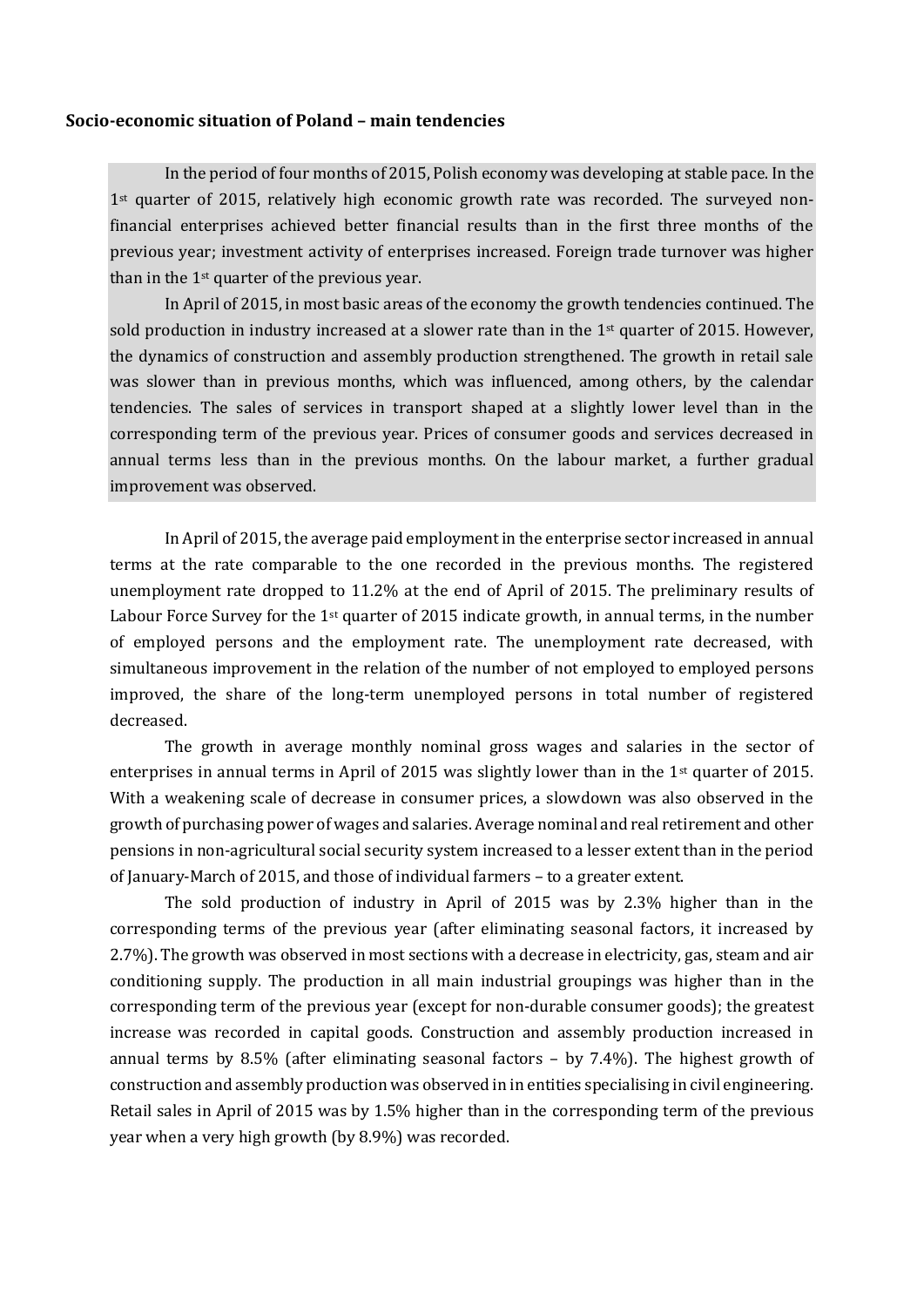An general business climate in manufacturing in May of 2015 is assessed positively, similarly to a month ago. Assessments of the current order-books and production are favourable, though more cautions than in April of 2015, and the financial situation of enterprises is assessed slightly less negatively than a month ago. There was a slight weakening in positive forecasts in manufacturing enterprises in the above areas. In construction, the business climate is assessed less pessimistically than in the previous months. Comparing to April of 2015 the negative assessments of current order-books, construction and assembly production and financial situation improved, and expectations in these areas remain optimistic. Assessments of the general business climate formulated by retail trade entities are still favourable, but slightly weaker as compared to April of 2015. Optimistic diagnoses and forecasts of sales are sustained. The assessments of financial situation of enterprises remain negative, at slightly optimistic forecasts in this area.

In the 1st quarter of 2015, the surveyed non-financial enterprises recorded higher gross and net financial results than a year before (respectively by 10.8% and by 9.7%). There was observed an improvement in basic economic and financial relations. The share of number of enterprises showing net profit in the total number of enterprises and their share revenues from the whole activity was higher than a year before. Economic and financial indicators of exporters were better than in the 1<sup>st</sup> quarter of the previous year and more favourably than for enterprises in total. Investment activities of the examined entities increased – investment outlays at constant prices increased by 14.6%.

On the agricultural market, in April of 2015 a decrease in annual terms was observed in prices of most basic agricultural products, except for marketplace prices of cattle for slaughter. Profitability of pigs fattening, in spite of an improvement, was still low. The preliminary results of the survey conducted at the end of March of 2015 indicate further increasing tendency of pigs, which was influenced by growth, in annual terms, in the numbers of most categories of pigs stocks, except for sows.

Foreign trade turnover (calculated in PLN) in the 1<sup>st</sup> quarter of 2015 increased in annual terms to a greater extent in exports than in imports. The total balance of trade turnover was positive against the negative one recorded in the previous years. The exchange with developing countries significantly increased, and so was trade with developed countries (including EU countries). Trade with Central and Eastern European countries clearly decreased. In the period of January-February of 2015, the total terms of trade index, similarly to the year before, was favourable and reached the level of 104.2.

The revenue of State Budget in the period of four months of 2015 reached to PLN 96.1 bn, and expenditure – to PLN 112.8 bn (i.e. accordingly 32.3% and 32.9% of the amount assumed in the Budget Act for 2015). As a result, a deficit in the amount of PLN 16.7 bn was recorded, which accounted for 36.2% of the plan.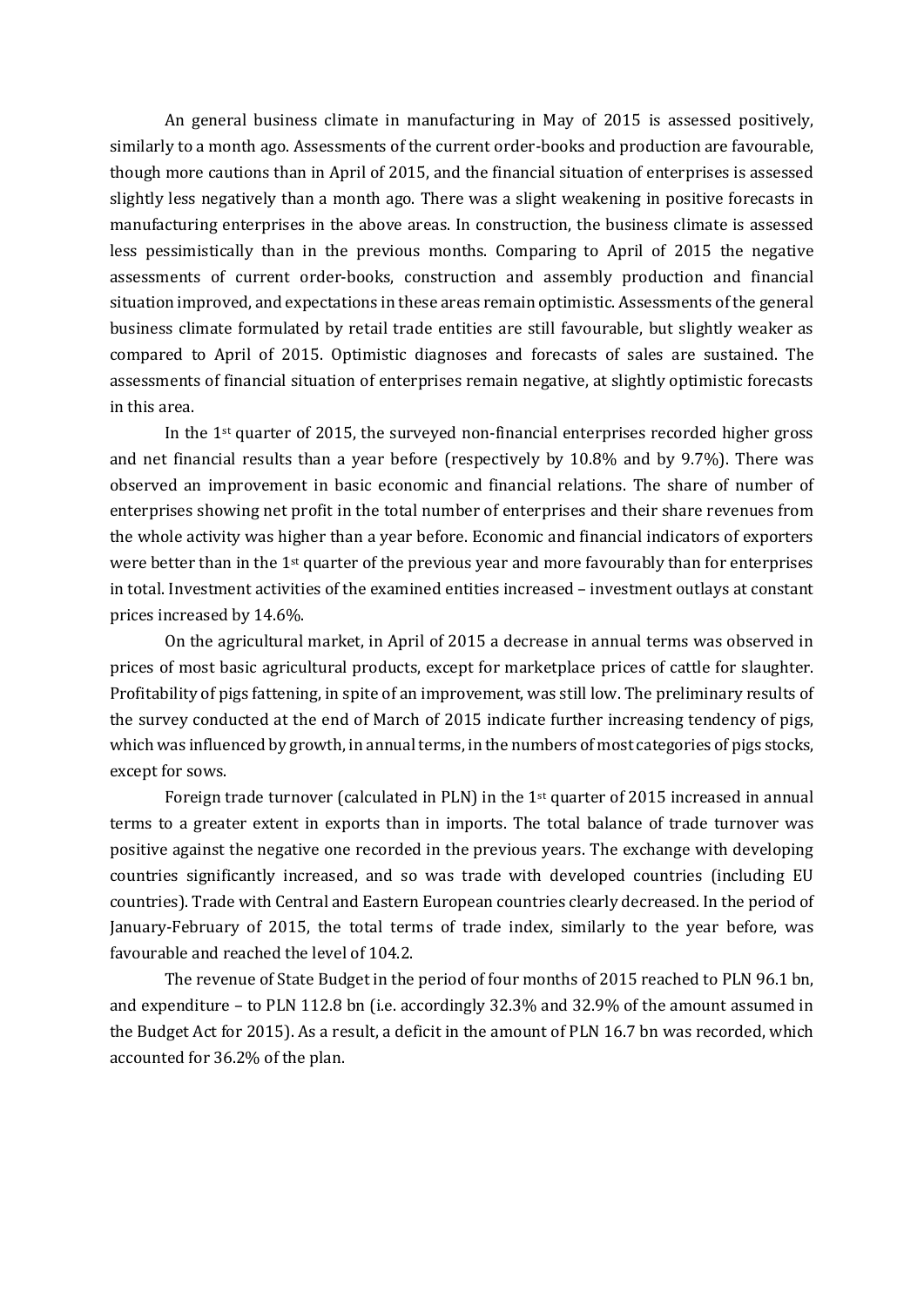## **SELECTED INDICATORS REGARDING THE ECONOMIC SITUATION OF THE COUNTRY**

| Specification<br>$a - 2014$<br>$b - 2015$                                                        | -1           | П            | Ш               | IV           | V     | VI              | VII   | <b>VIII</b>     | IX      | X       | XI    | XII             |
|--------------------------------------------------------------------------------------------------|--------------|--------------|-----------------|--------------|-------|-----------------|-------|-----------------|---------|---------|-------|-----------------|
|                                                                                                  | 5506         | 5508         | 5515            | 5515         | 5515  | 5526            | 5531  | 5535            | 5537    | 5545    | 5551  | 5549            |
|                                                                                                  | 5573         | 5573         | 5576            | 5575         |       |                 |       |                 |         |         |       |                 |
|                                                                                                  |              |              |                 |              |       |                 |       |                 |         |         |       |                 |
|                                                                                                  | 2261<br>1919 | 2256<br>1919 | 2182<br>1861    | 2079         | 1987  | 1913            | 1879  | 1853            | 1822    | 1785    | 1800  | 1825            |
|                                                                                                  | 13,9         | 13,9         | 13,5            | 1782<br>13,0 | 12,5  | 12,0            | 11,8  | 11,7            | 11,5    | 11,3    | 11,4  | 11,5            |
|                                                                                                  | 12,0<br>b    | 12,0         | 11,7            | 11,2         |       |                 |       |                 |         |         |       |                 |
| Average monthly nominal gross wage and salary in the enterprise sector <sup>1</sup> :            |              |              |                 |              |       |                 |       |                 |         |         |       |                 |
|                                                                                                  |              |              | 3856,56 4017,75 | 3976,80      |       | 3878,31 3943,01 |       | 3964,91 3893,23 | 3900,49 | 3980,92 |       | 4004,80 4379,26 |
|                                                                                                  | 3942,78<br>b | 3981,75      | 4214,14         | 4123,26      |       |                 |       |                 |         |         |       |                 |
|                                                                                                  | 90,1<br>a    | 101,3        | 104,2           | 99,0         | 97,5  | 101,7           | 100,6 | 98,2            | 100,2   | 102,1   | 100,6 | 109,4           |
|                                                                                                  | 90,0         | 101,0        | 105,8           | 97,8         |       |                 |       |                 |         |         |       |                 |
|                                                                                                  | 103,4        | 104,0        | 104,8           | 103,8        | 104,8 | 103,5           | 103,5 | 103,5           | 103,4   | 103,8   | 102,7 | 103,7           |
|                                                                                                  | 103,6        | 103,2        | 104,9           | 103,7        |       |                 |       |                 |         |         |       |                 |
| Average monthly real gross wage and salary in the enterprise sector <sup>1</sup> — corresponding |              |              |                 |              |       |                 |       |                 |         |         |       |                 |
|                                                                                                  | 103,0<br>a   | 103,3        | 104,2           | 103,5        | 104,6 | 103,2           | 103,6 | 103,7           | 103,7   | 104,3   | 103,2 | 104,7           |
| Average monthly real gross retirement pay and pension:                                           | 105,2        | 105,0        | 106,6           | 104,9        |       |                 |       |                 |         |         |       |                 |
|                                                                                                  |              |              |                 |              |       |                 |       |                 |         |         |       |                 |
| from non-agricultural social security system                                                     |              |              |                 |              |       |                 |       |                 |         |         |       |                 |
|                                                                                                  | a<br>103,9   | 104,3        | 102,1           | 103,2        | 103,6 | 103,4           | 104,2 | 103,7           | 103,7   | 103,7   | 103,9 | 104,2           |
| of farmers                                                                                       | 104,5        | 104,6        | 104,8           | 103,3        |       |                 |       |                 |         |         |       |                 |
|                                                                                                  | 103,8        | 103,8        | 100,8           | 101,0        | 101,2 | 101,3           | 101,7 | 101,9           | 101,9   | 102,0   | 102,4 | 102,9           |
|                                                                                                  | 102,8        | 103,2        | 104,9           | 104,5        |       |                 |       |                 |         |         |       |                 |
| Price indices of consumer goods and services:                                                    |              |              |                 |              |       |                 |       |                 |         |         |       |                 |
|                                                                                                  | 100,1        | 100,1        | 100,1           | 100,0        | 99,9  | 100,0           | 99,8  | 99,6            | 100,0   | 100,0   | 99,8  | 99,7            |
|                                                                                                  | 99,8         | 99,9         | 100,2           | 100,4        |       |                 |       |                 |         |         |       |                 |
|                                                                                                  | 100,5        | 100,7        | 100,7           | 100,3        | 100,2 | 100,3           | 99,8  | 99,7            | 99,7    | 99,4    | 99,4  | 99,0            |
|                                                                                                  | 98,6         | 98,4         | 98,5            | 98,9         |       |                 |       |                 |         |         |       |                 |
|                                                                                                  | 100,1        | 100,2        | 100,3           | 100,2        | 100,1 | 100,1           | 99,9  | 99,5            | 99,4    | 99,5    | 99,2  | 99,0            |
| Price indices of sold production of industry:                                                    | 99,8         | 99,6         | 99,8            | 100,3        |       |                 |       |                 |         |         |       |                 |
|                                                                                                  | 100,0        | 99,9         | 99,8            | 99,8         | 99,8  | 99,9            | 99,9  | 100,3           | 100,0   | 99,6    | 99,5  | 98,8            |
|                                                                                                  | 99,9<br>b    | 99,9         | 100,1           | 99,7         |       |                 |       |                 |         |         |       |                 |
|                                                                                                  | 99,0         | 98,6         | 98,7            | 99,3         | 99,0  | 98,2            | 97,9  | 98,5            | 98,4    | 98,7    | 98,4  | 97,3            |
|                                                                                                  | 97,2<br>h    | 97,2         | 97,5            | 97,4         |       |                 |       |                 |         |         |       |                 |
| Price indices of construction and assembly production:                                           |              |              |                 |              |       |                 |       |                 |         |         |       |                 |
|                                                                                                  | 99,8<br>a    | 99,8         | 99,9            | 99,9         | 100,0 | 100,0           | 100,0 | 100,0           | 100,0   | 100,0   | 99,9  | 99,9            |
|                                                                                                  | 99,9<br>h    | 99,9         | 100,0           | 100,0        |       |                 |       |                 |         |         |       |                 |
|                                                                                                  | 98,3<br>a    | 98,4         | 98,5            | 98,5         | 98,6  | 98,7            | 98,8  | 99,1            | 99,2    | 99,3    | 99,4  | 99,2            |
|                                                                                                  | 99,5         | 99,6         | 99,7            | 99,7         |       |                 |       |                 |         |         |       |                 |

*1*Data concern economic entities employing more than 9 persons.